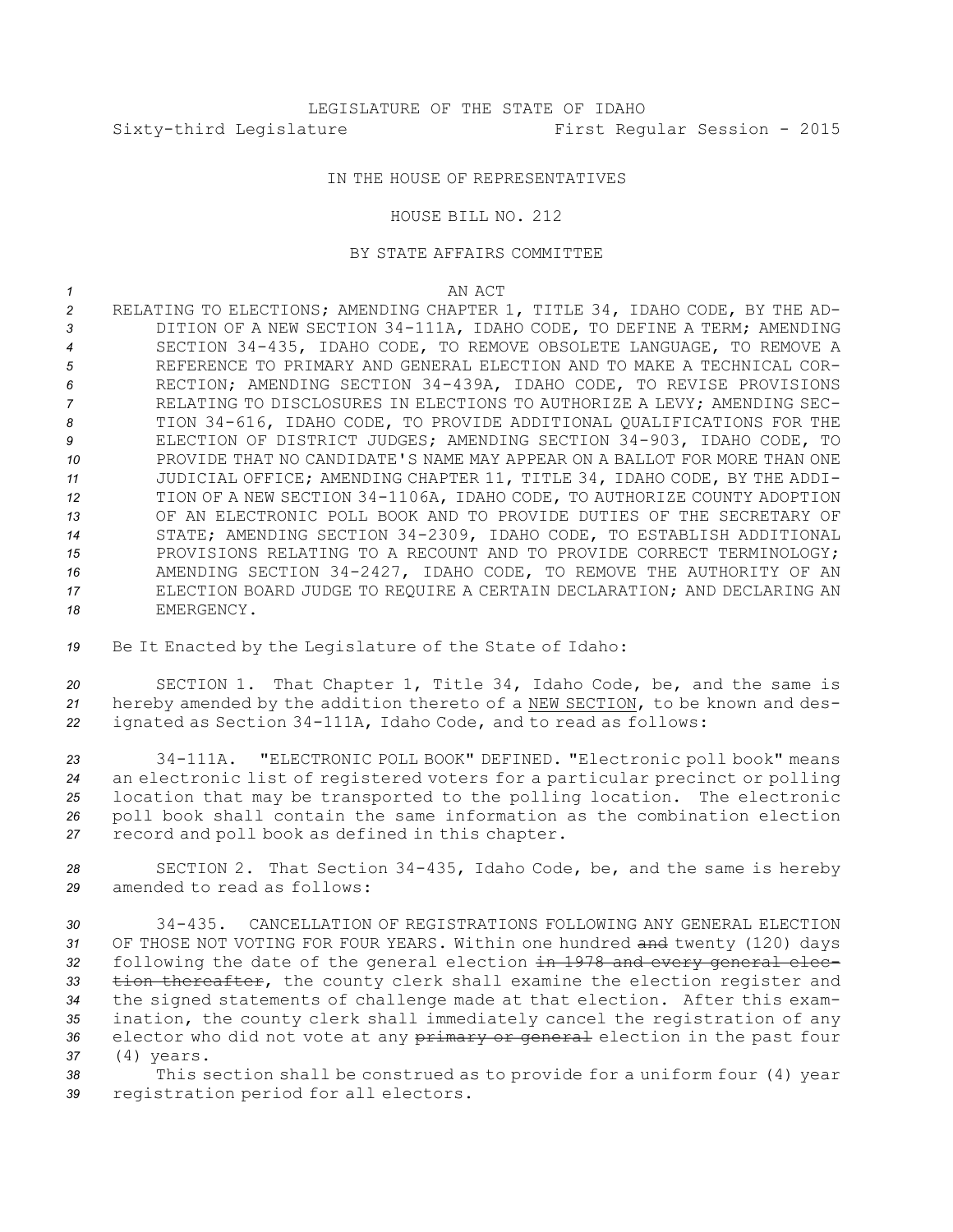*<sup>1</sup>* SECTION 3. That Section 34-439A, Idaho Code, be, and the same is hereby *2* amended to read as follows:

 34-439A. DISCLOSURES IN ELECTIONS TO AUTHORIZE LEVY. (1) Notwith- standing any other provision of law except for the provisions of section 63-802(1)(g), Idaho Code, any taxing district that proposes to submit any question to the electors of the district that would authorize any levy, except for the levies authorized for the purposes provided in sections 63-802(1)(g) and 33-802(4), Idaho Code, and except for levies relating to bonded indebtedness where section 34-439, Idaho Code, applies, shall 10 provide include in the ballot question, or in a brief official statement on the ballot but separate from the ballot question, <sup>a</sup> disclosure setting forth in simple, understandable language information on the proposal substan-tially as follows:

*<sup>14</sup>* (a) The purpose for which the levy shall be used; the date of the elec-15 tion; and<sub>r</sub> except for the provisions found in sections 63-802(1)(g) and 16 33-802(1) and (4), Idaho Code, the dollar amount estimated to be col-*<sup>17</sup>* lected each year from the levy; and

*<sup>18</sup>* (b) The length of time, reflected in months or years, in which the pro-*<sup>19</sup>* posed levy will be assessed.

*20* (2) The official statement information called for in subsection (1) of *<sup>21</sup>* this section shall be made <sup>a</sup> part of the ballot and shall also be included in *22* like manner in the official notice of the election.

*<sup>23</sup>* SECTION 4. That Section 34-616, Idaho Code, be, and the same is hereby *24* amended to read as follows:

 34-616. ELECTION OF DISTRICT JUDGES -- QUALIFICATIONS. (1) At the pri- mary election, 1974, and every four (4) years thereafter, subject to the pro- visions of section 34-1217, Idaho Code, there shall be elected in each judi- cial district <sup>a</sup> sufficient number of district judges to fill any vacancy or vacancies occasioned by the expiration of the term or terms of office of any member or members.

 (2) No person shall be elected to the office of judge of the district court unless he has attained the age of thirty (30) years at the time of his election, is <sup>a</sup> citizen of the United States, shall have been admitted to the practice of law for at least ten (10) years prior to taking office, and is admitted to practice law in the state of Idaho, and shall have resided within the state at least two (2) years and within the judicial district one (1) year next preceding his election and be an elector of the district.

*<sup>38</sup>* (3) Each candidate shall file his declaration of candidacy with the *<sup>39</sup>* secretary of state.

*<sup>40</sup>* (4) Each candidate who files <sup>a</sup> declaration of candidacy shall at the *<sup>41</sup>* same time pay <sup>a</sup> filing fee of one hundred fifty dollars (\$150) which shall be *<sup>42</sup>* deposited in the general fund.

*<sup>43</sup>* SECTION 5. That Section 34-903, Idaho Code, be, and the same is hereby *44* amended to read as follows:

*45* 34-903. SECRETARY OF STATE TO PRESCRIBE FORM AND CONTENTS OF ALL BAL-*<sup>46</sup>* LOTS AND RELATED DOCUMENTS. (1) The secretary of state shall, in <sup>a</sup> manner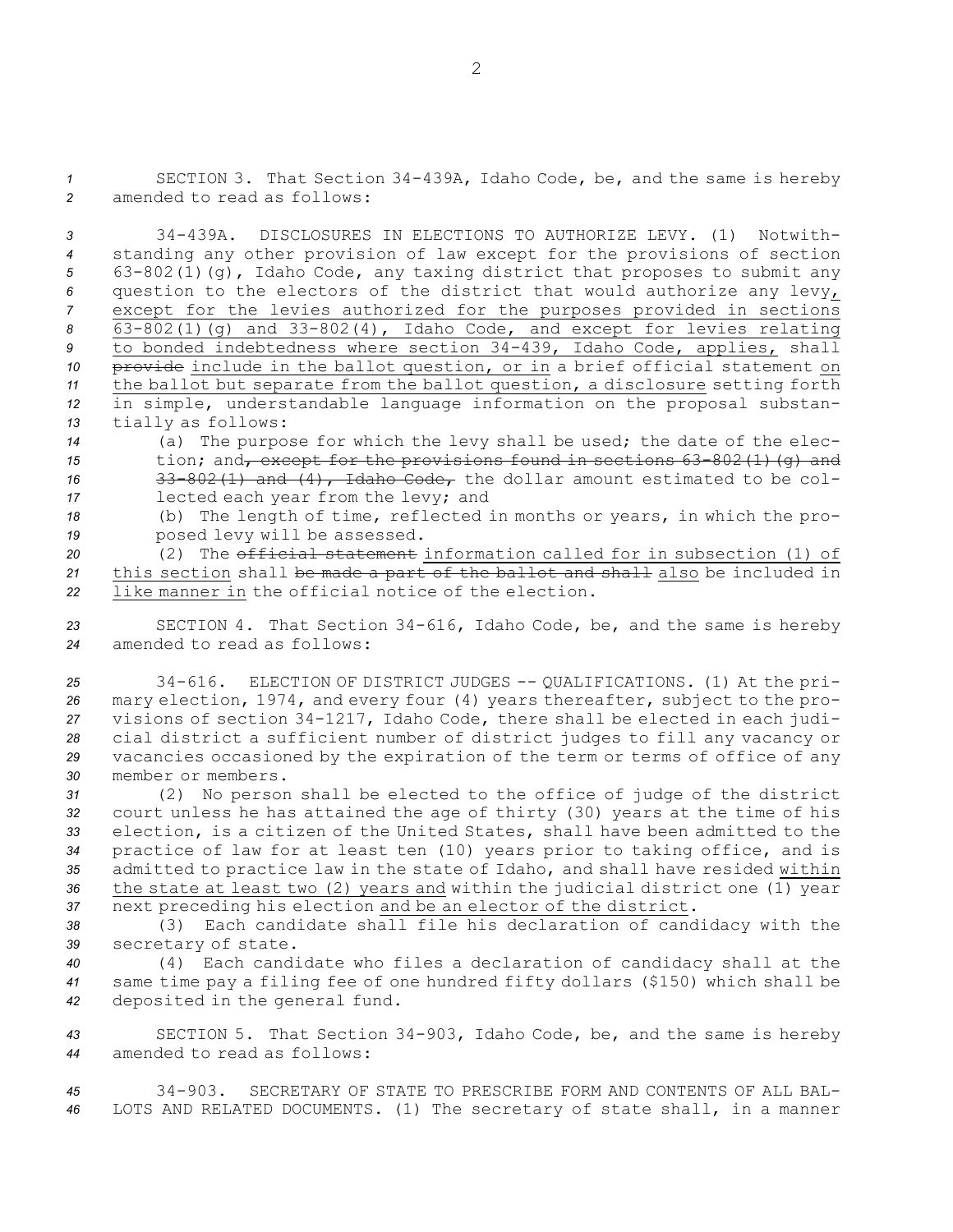consistent with the election laws of this state, prescribe the form for all ballots, absentee ballots, diagrams, sample ballots, ballot labels, voting machine labels or booklets, certificates, notices, declarations of candidacy, affidavits of all types, lists, applications, poll books, tally sheets, registers, rosters, statements and abstracts if required by the election laws of this state.

*<sup>7</sup>* (2) The secretary of state shall prescribe the arrangement of the mat-*<sup>8</sup>* ter to be printed on each kind of ballot and label, including:

- *<sup>9</sup>* (a) The placement and listing of all offices, candidates and issues *<sup>10</sup>* upon which voting is statewide, which shall be uniform throughout the *11* state.
- *<sup>12</sup>* (b) The listing of all other candidates required to file with him, and *<sup>13</sup>* the order of listing all offices and issues upon which voting is not *14* statewide.
- *<sup>15</sup>* (3) The names of candidates for legislative or special district offices *<sup>16</sup>* shall be printed only on the ballots and ballot labels furnished to voters of *17* such district.

 (4) The names of candidates which appear on election ballots for fed- eral, state, county and city offices shall be rotated in the manner deter- mined by the secretary of state. The order of candidates for office in other elections shall be determined by applying the first letter of each candi- date's last name to <sup>a</sup> random alphabet selected prior to each election by the secretary of state.

 (5) No candidate's name may appear on <sup>a</sup> ballot for more than one (1) par- tisan office or one (1) judicial office, except that <sup>a</sup> candidate for precinct committeeman may seek one (1) additional office upon the same ballot. The provisions of this subsection shall not apply to the election of electors of president and vice-president of the United States.

*<sup>29</sup>* SECTION 6. That Chapter 11, Title 34, Idaho Code, be, and the same is *<sup>30</sup>* hereby amended by the addition thereto of <sup>a</sup> NEW SECTION, to be known and des-*<sup>31</sup>* ignated as Section 34-1106A, Idaho Code, and to read as follows:

 34-1106A. ELECTRONIC POLL BOOK AUTHORIZED. (1) A county may adopt the use of any electronic poll book that has been certified by the secretary of state for use in this state. <sup>A</sup> county that opts to use electronic poll books shall notify the secretary of state of that decision.

 (2) The secretary of state shall develop and provide to each county that adopts the use of electronic polls books under subsection (1) of this section instructions, directives and advisories regarding the examination, testing and use of the electronic poll books.

*<sup>40</sup>* SECTION 7. That Section 34-2309, Idaho Code, be, and the same is hereby *41* amended to read as follows:

 34-2309. AUTOMATIC FREE RECOUNT. <sup>A</sup> losing candidate for nomination, or election to <sup>a</sup> federal, state, or county office, or person supporting or opposing <sup>a</sup> ballot measure, may request <sup>a</sup> recount of the votes cast for the nomination or election to that office or passage or failure of <sup>a</sup> measure if the difference between the vote cast for that candidate and for the winning candidate for nomination or election, or the difference between the yes